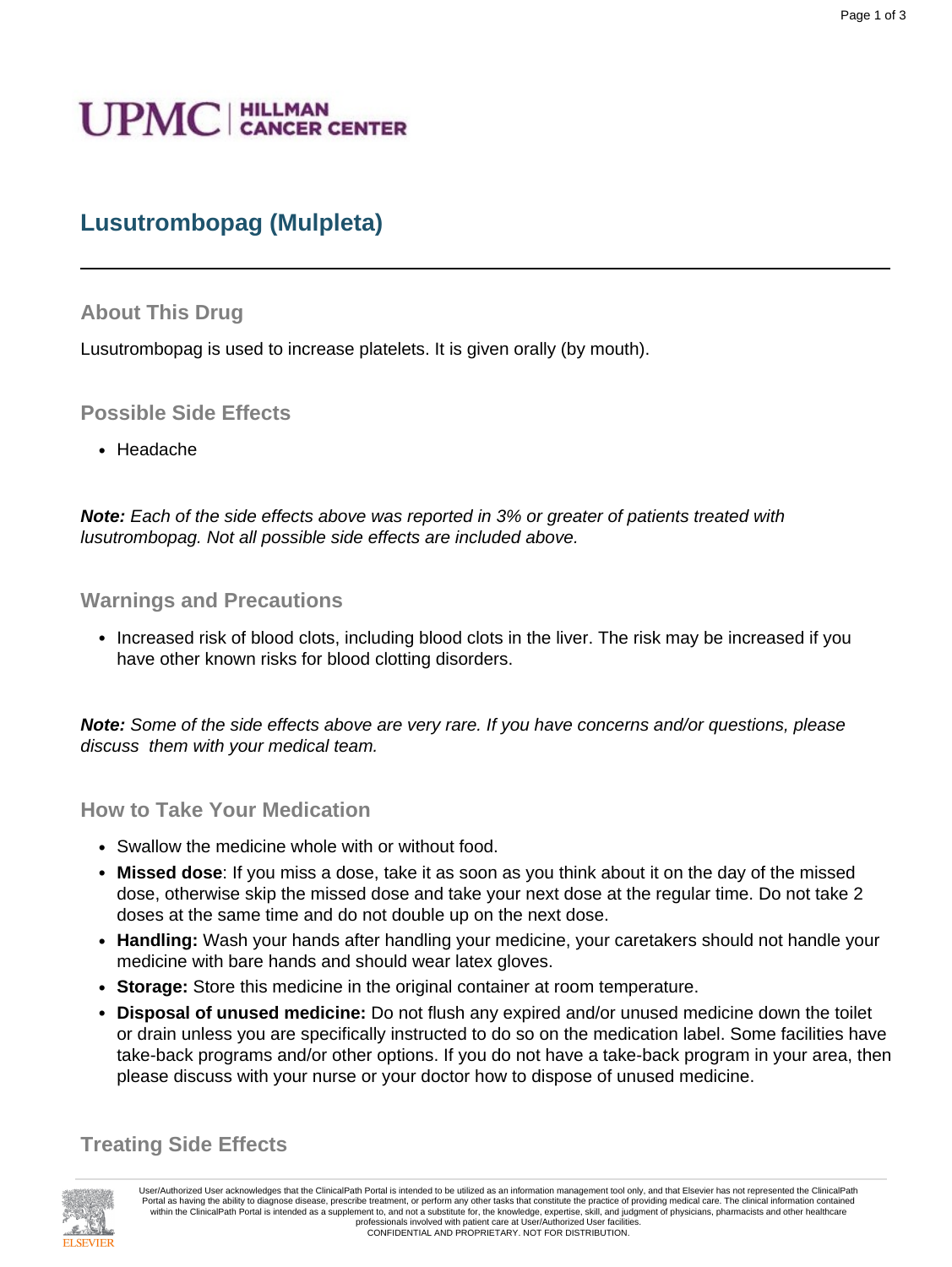• Keeping your pain under control is important to your well-being. Please tell your doctor or nurse if you are experiencing pain.

### **Food and Drug Interactions**

- There are no known interactions of lusutrombopag with food.
- This drug may interact with other medicines. Tell your doctor and pharmacist about all the prescription and over-the-counter medicines and dietary supplements (vitamins, minerals, herbs and others) that you are taking at this time. Also, check with your doctor or pharmacist before starting any new prescription or over-the-counter medicines, or dietary supplements to make sure that there are no interactions.

## **When to Call the Doctor**

Call your doctor or nurse if you have any of these symptoms and/or any new or unusual symptoms:

- Headache that does not go away
- Wheezing and/or trouble breathing
- Chest pain or symptoms of a heart attack. Most heart attacks involve pain in the center of the chest that lasts more than a few minutes. The pain may go away and come back. It can feel like pressure, squeezing, fullness, or pain. Sometimes pain is felt in one or both arms, the back, neck, jaw, or stomach. **If any of these symptoms last 2 minutes, call 911.**
- Symptoms of a stroke such as sudden numbness or weakness of your face, arm, or leg, mostly on one side of your body; sudden confusion, trouble speaking or understanding; sudden trouble seeing in one or both eyes; sudden trouble walking, feeling dizzy, loss of balance or coordination; or sudden, bad headache with no known cause. **If you have any of these symptoms for 2 minutes, call 911.**
- Symptoms of a clot in your liver such as pain in your abdomen, nausea and vomiting (throwing up), diarrhea (loose bowel movements), blood in your stools (bright red, or black/tarry).
- Your leg or arm is swollen, red, warm and/or painful
- If you think you may be pregnant

## **Reproduction Warnings**

- **Pregnancy warning**: This drug may have harmful effects on the unborn baby. For this reason, be sure to talk with your doctor if you are pregnant or planning to become pregnant while receiving this drug. Let your doctor know right away if you think you may be pregnant.
- **Breastfeeding warning**: Women should not breastfeed during treatment and for 28 days after treatment because this drug could enter the breast milk and cause harm to a breastfeeding baby.
- **Fertility warning:** Human fertility studies have not been done with this drug. Talk with your doctor or nurse if you plan to have children. Ask for information on sperm or egg banking.